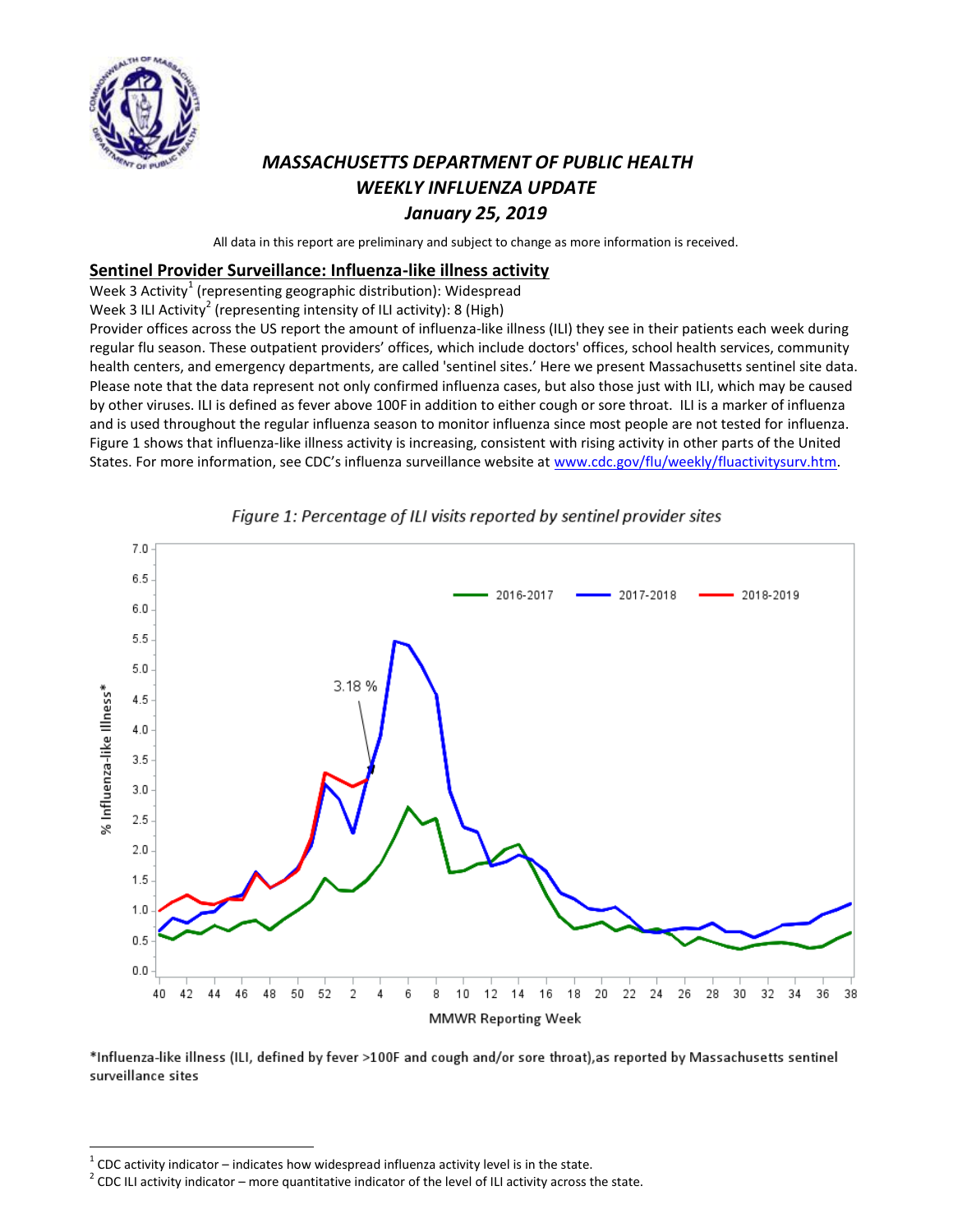Figure 2 shows the intensity of reported ILI activity in Massachusetts by region. The activity level for each region (and associated color) is in relation to a baseline ILI activity level for that region. Differences in activity may reflect variation in the size and type of patient population served by reporters in that region. Figure 2 shows that all seven regions of the state are reporting increased ILI activity.



### Figure 2: Percent ILI Activity Level Reported Weekly by **Massachusetts Sentinel Sites**

### **Laboratory testing for influenza**

Laboratories in Massachusetts report all positive influenza laboratory tests to the Massachusetts Department of Public Health (MDPH), including viral culture and polymerase chain reaction (PCR). Because the majority of cases are not tested, the number of 'confirmed' cases does not reflect the overall incidence of influenza; however, this information is essential to track the types of influenza circulating in Massachusetts and can be a useful indicator of the presence and distribution of influenza in the state. Table 1 reflects the number of influenza cases confirmed via viral culture or PCR test by region and influenza type. Figure 3 illustrates the number of laboratory confirmed cases in Massachusetts by week, shown along with Massachusetts ILI.

|                           |                           | 2018-2019 |              | 2017-2018  |             |            |             |            |
|---------------------------|---------------------------|-----------|--------------|------------|-------------|------------|-------------|------------|
|                           | A                         |           | B            |            | A           |            | B           |            |
| <b>Region</b>             | <b>Week</b><br><b>YTD</b> |           | <b>Week</b>  | <b>YTD</b> | <b>Week</b> | <b>YTD</b> | <b>Week</b> | <b>YTD</b> |
| <b>Boston</b>             | 147                       | 614       | 1            | 14         | 125         | 422        | 24          | 90         |
| <b>Central</b>            | 80                        | 359       | $\mathbf{1}$ | 29         | 63          | 169        | 17          | 58         |
| <b>Inner Metro Boston</b> | 177                       | 775       | 2            | 8          | 155         | 571        | 23          | 96         |
| <b>Northeast</b>          | 344                       | 1,593     | 8            | 70         | 206         | 729        | 64          | 258        |
| <b>Outer Metro Boston</b> | 98                        | 515       | 4            | 32         | 55          | 177        | 17          | 66         |
| <b>Southeast</b>          | 61                        | 309       | $\Omega$     | 4          | 62          | 239        | 6           | 38         |
| <b>Unknown</b>            | 113                       | 318       | 0            | 10         | 4           | 18         | 0           | 4          |
| <b>West</b>               | 370                       | 1,210     | 1            | 9          | 407         | 1,287      | 79          | 231        |
| <b>Total</b>              | 1,390                     | 5,693     | 17           | 176        | 1,077       | 3,612      | 230         | 841        |

| Table 1: Laboratory-confirmed Influenza by Region – 2018-2019 and 2017-2018 Influenza Seasons |  |  |  |
|-----------------------------------------------------------------------------------------------|--|--|--|
|-----------------------------------------------------------------------------------------------|--|--|--|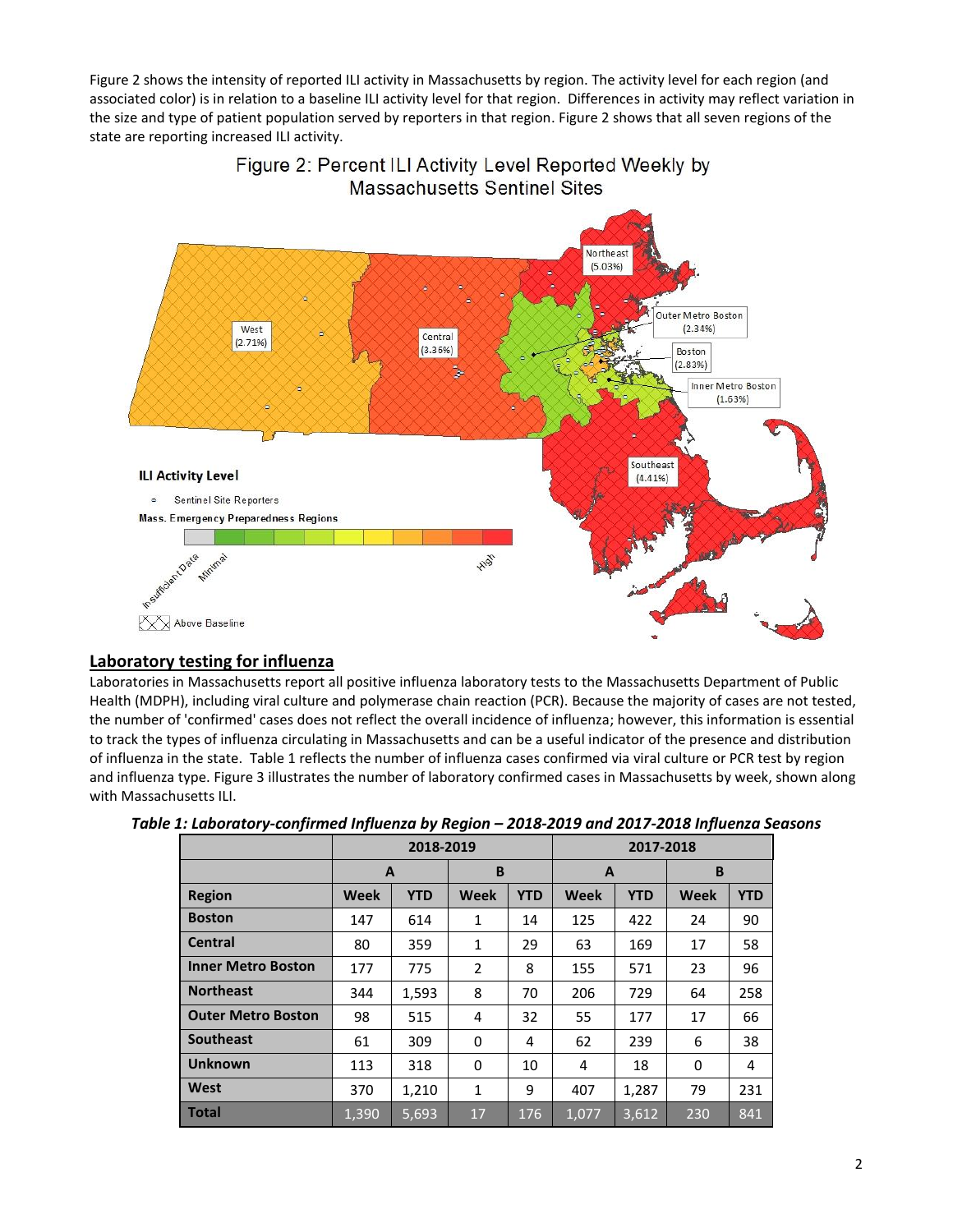### Figure 3: Laboratory-confirmed Influenza Cases and Influenza-like Illness Massachusetts, September 30, 2018 - January 19, 2019



\*Influenza cases confirmed via viral culture or PCR test by specimen collection date. \*\*Influenza-like illness (ILI, defined as fever>100F and cough and/or sore throat), as reported by Massachusetts sentinel surveillance sites by CDC week date.

#### **Influenza-Associated Hospitalizations**

In 2015, MDPH began to collect emergency department (ED) visit data from hospitals in Massachusetts, as part of the National Syndromic Surveillance Program. MDPH receives data from 55 ED facilities or systems, constituting more than 90% of statewide ED visits captured in near real time. This hospital ED visit data is used to track seasonal influenza trends by monitoring chief complaint and diagnosis code-based syndromes. The graph below shows influenza-associated hospitalizations as a percent of all ED hospitalizations for the current season and previous two seasons.





All patients admitted through hospital emergency departments as captured by syndromic surveillance\*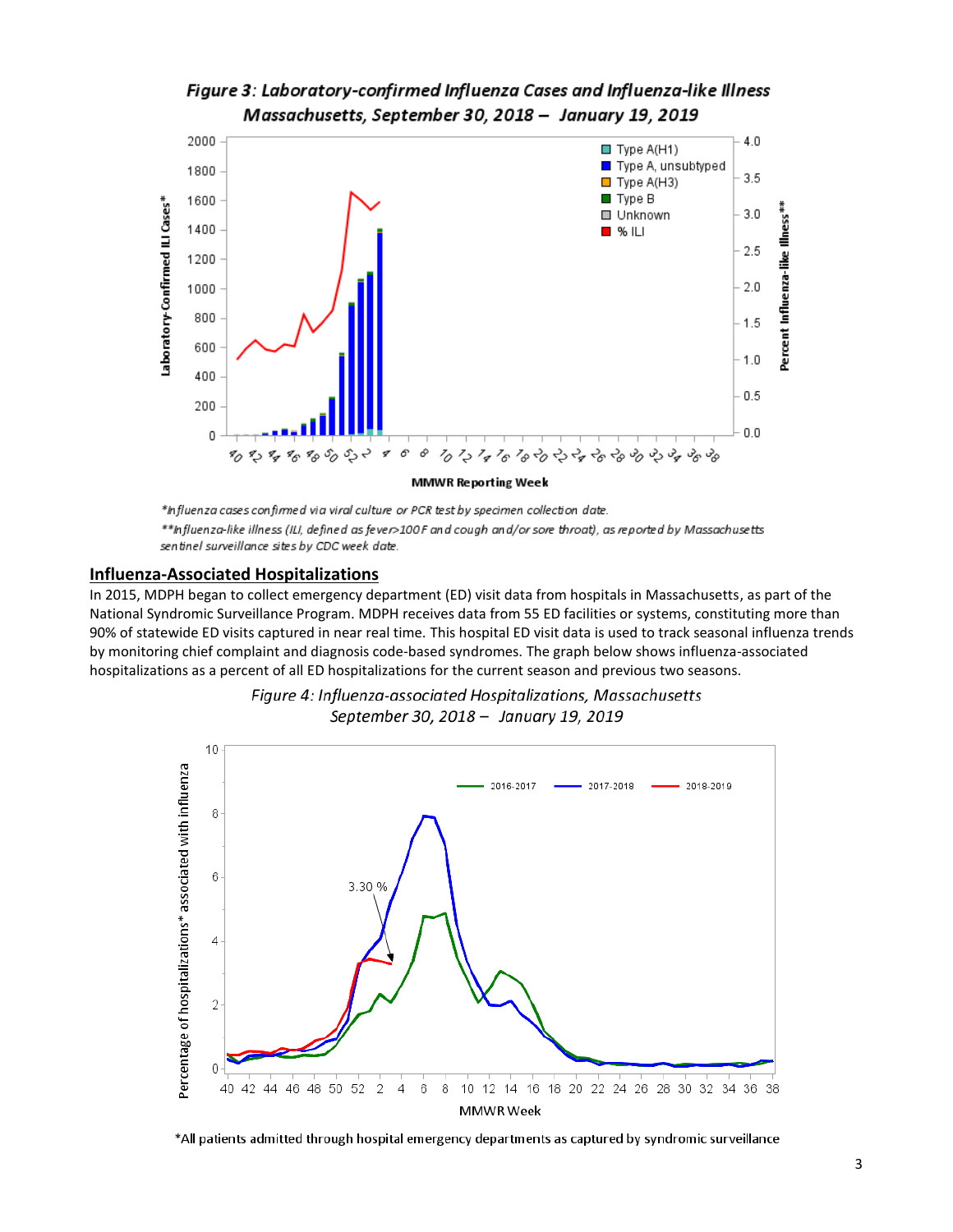#### **Testing at the State Public Health Laboratory**

As part of a more comprehensive respiratory surveillance initiative, MDPH's Bureau of Infectious Disease and Laboratory Sciences (MDPH-BIDLS) performs testing to confirm typing and subtyping of circulating influenza viruses followed by testing of influenza-negative samples for the evidence of adenovirus, respiratory syncytial virus (RSV) A/B, parainfluenza virus (PIV) types 1-4 , coronavirus (HCoV) HKU1, OC43, NL63, 229E, human metapneumovirus (HMPV), and rhinovirus/enterovirus (RHV/ENT) using a multiplex PCR respiratory viral panel. Samples are submitted by ~60 outpatient healthcare providers (ILINet) and include early influenza positives, as well as specimens and isolates from clinical hospital diagnostic laboratories across Massachusetts. For the 2018-2019 season, Figure 5 and Tables 2 and 3 summarize virologic surveillance testing conducted by MDPH-BIDLS beginning MMWR week 40 (week ending October 6, 2018). MDPH-BIDLS performs influenza surveillance testing year round. For the 2018-2019 season to date, six cases of A/H3N2 influenza, three cases of B Yamagata, and 111 cases of A/2009 H1N1 have been confirmed in 198 cases tested.





*Table 2: Weekly Summary of MDPH-BIDLS Influenza Surveillance Test Results*

| 2018-2019 Season: Influenza Surveillance                                                           |             |          |              |       |              |             |       |        |       |
|----------------------------------------------------------------------------------------------------|-------------|----------|--------------|-------|--------------|-------------|-------|--------|-------|
| MA Department of Public Health's Bureau of Infectious Disease and Laboratory Sciences (MDPH-BIDLS) |             |          |              |       |              |             |       |        |       |
| <b>MMWR Week:</b>                                                                                  | 2009        | seasonal | H3N2v        | B Yam | <b>B</b> Vic | No. Flu Pos | $Un-$ | Total  | Total |
| (Specimen Collected)                                                                               | <b>H1N1</b> | A/H3N2   |              |       |              | (%)         | sat   | Tested | Rec'd |
| $52(12/23 - 12/29/18)$                                                                             | 8           | 0        | 0            | 0     | 0            | 8(73%)      |       | 11     | 12    |
| $01(12/30 - 01/05/19)$                                                                             | 11          | 0        | $\Omega$     |       | 0            | 12(67%)     |       | 18     | 19    |
| $02(01/06 - 01/12/19)$                                                                             | 33          | 2        | 0            |       | 0            | 36(78%)     |       | 46     | 47    |
| $03(01/13 - 01/19/19)$                                                                             | 39          | 3        | 0            |       | 0            | 43(83%)     |       | 52     | 53    |
| <b>Prior 4 wk Total</b>                                                                            | 91          |          | $\mathbf{0}$ | 3     | $\mathbf{0}$ | 99(78%)     | 4     | 127    | 131   |
| <b>Cumulative Season total</b>                                                                     | 111         | 6        | $\mathbf{0}$ | 3     | $\mathbf{0}$ | 120(61%)    | 9     | 198    | 207   |

All data are subject to change as test results become finalized. The 2018 -2019 influenza season began MMWR 40 (09/30- 10/06/2018).